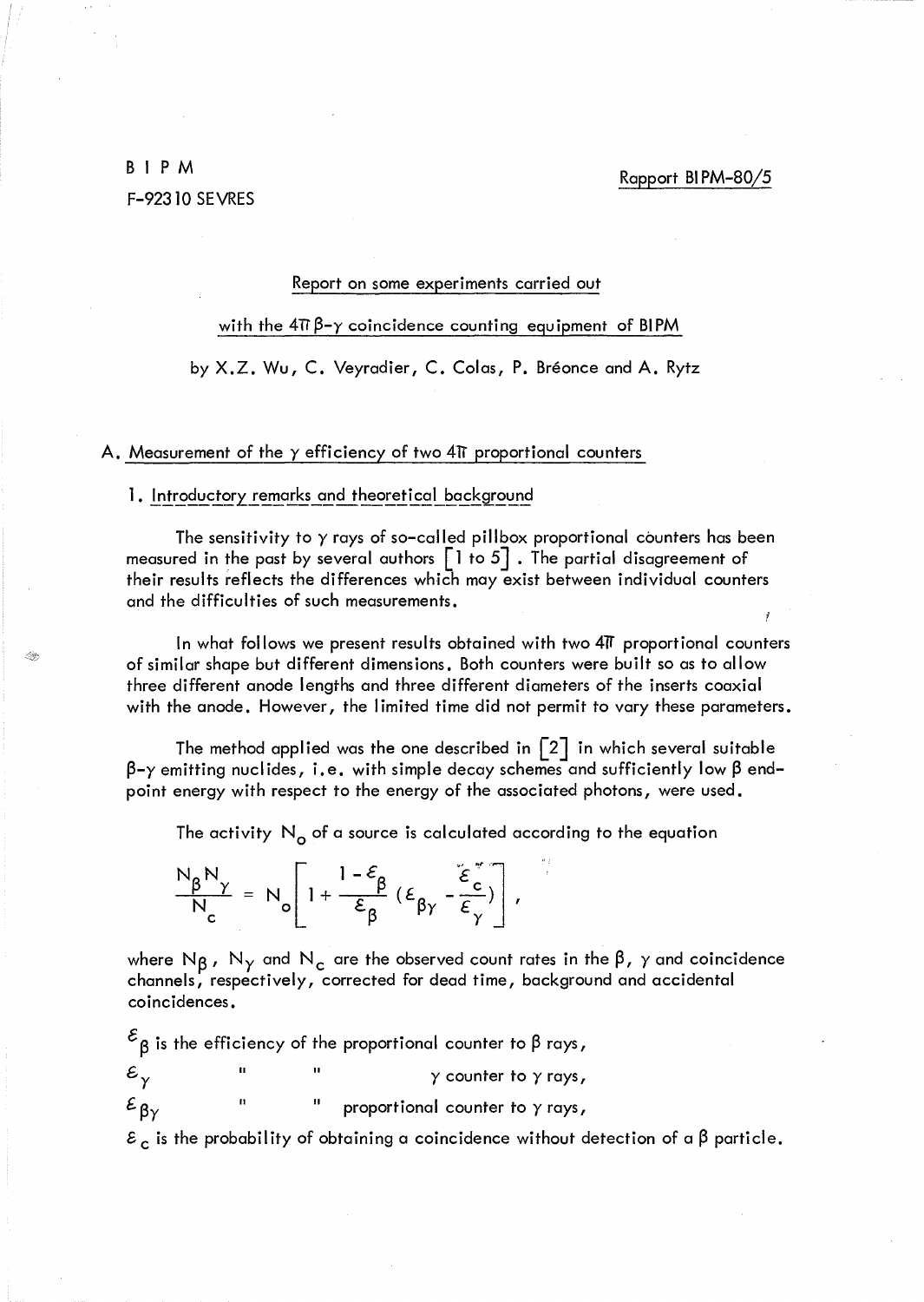The apparent disintegration rate  ${\sf N}_{\sf g}{\sf N}_{\sf v}/{\sf N}_{\sf c}$  was calculated by means of equation 4 in  $\begin{bmatrix} 6 \end{bmatrix}$ .  $\begin{bmatrix} 9 \end{bmatrix}$   $\begin{bmatrix} 1 \end{bmatrix}$ 

If the  $\gamma$  channel is set so as to accept only the (highest) photoelectric peak, we have, since  $\varepsilon_{\rm c}/\varepsilon_{\rm y} \ll \varepsilon_{\rm \beta y}$ ,

$$
\frac{N_{\beta}N_{\gamma}}{N_{c}} = N_{o} \left(1 + \frac{1 - \varepsilon_{\beta}}{\varepsilon_{\beta}} \varepsilon_{\beta\gamma}\right).
$$

The parameter  $\epsilon_{\beta} \approx N_c/N_\gamma$  can be varied, for instance by covering the source with absorber foils. If a sufficient range for  $~\epsilon_{\mathsf{B}}~$  can be obtained without altering  $\epsilon_{\mathsf{B}\mathrm{v}}$  , the quantity  ${\sf N_\beta N_\gamma/N_c}$  varies linearly versus (1–  $\epsilon_\beta$  )/E $_\beta$  with slope  ${\sf N_\alpha\,}\epsilon_{\beta\gamma}$ and intercept  $\mathrm{N}_\mathbf{O}$ .

The number of radionuclides which can be used for the measurement of  $\varepsilon_{\beta\gamma}$ is limited by considerations of decay scheme and availability. We have chosen the nuclides indicated in Table 1 which were purchased from LMRI (Saclay).

| Nuclide            | Half-life<br>(d) | Principal $\gamma$ energy<br>(keV) | Results shown<br>in Figs. no. | Number of sources<br>measured |
|--------------------|------------------|------------------------------------|-------------------------------|-------------------------------|
| $7_{\sf Be}$       | 53               | 478                                |                               | 4                             |
| $54$ <sub>Mn</sub> | 312              | 835                                | 3,4                           | 20                            |
| 60 <sub>Co</sub>   | 1925             | 1 3 3 2                            | 1,2                           | 28                            |
| 88 <sub>v</sub>    | 107              | 1836                               | 5,6                           | 20                            |
| 95 <sub>k</sub>    | 35               | se <del>ap</del> rimo,<br>766      | 7,8                           | 25                            |

Table 1 - Radionuclides used for measuring  $\varepsilon_{\beta\gamma}$ 

## 2. Experimental procedures

The two proportional flow counters were made of aluminium and had anode lengths of 35 and 120 mm, respectively. Methane or argon/methane (9: 1) was used as counting gas.

The sources were prepared following the technique in current use at BIPM which includes weighing of the drops of solution dispensed. Thus accurate activity ratios were known for the sources of each radionuclide.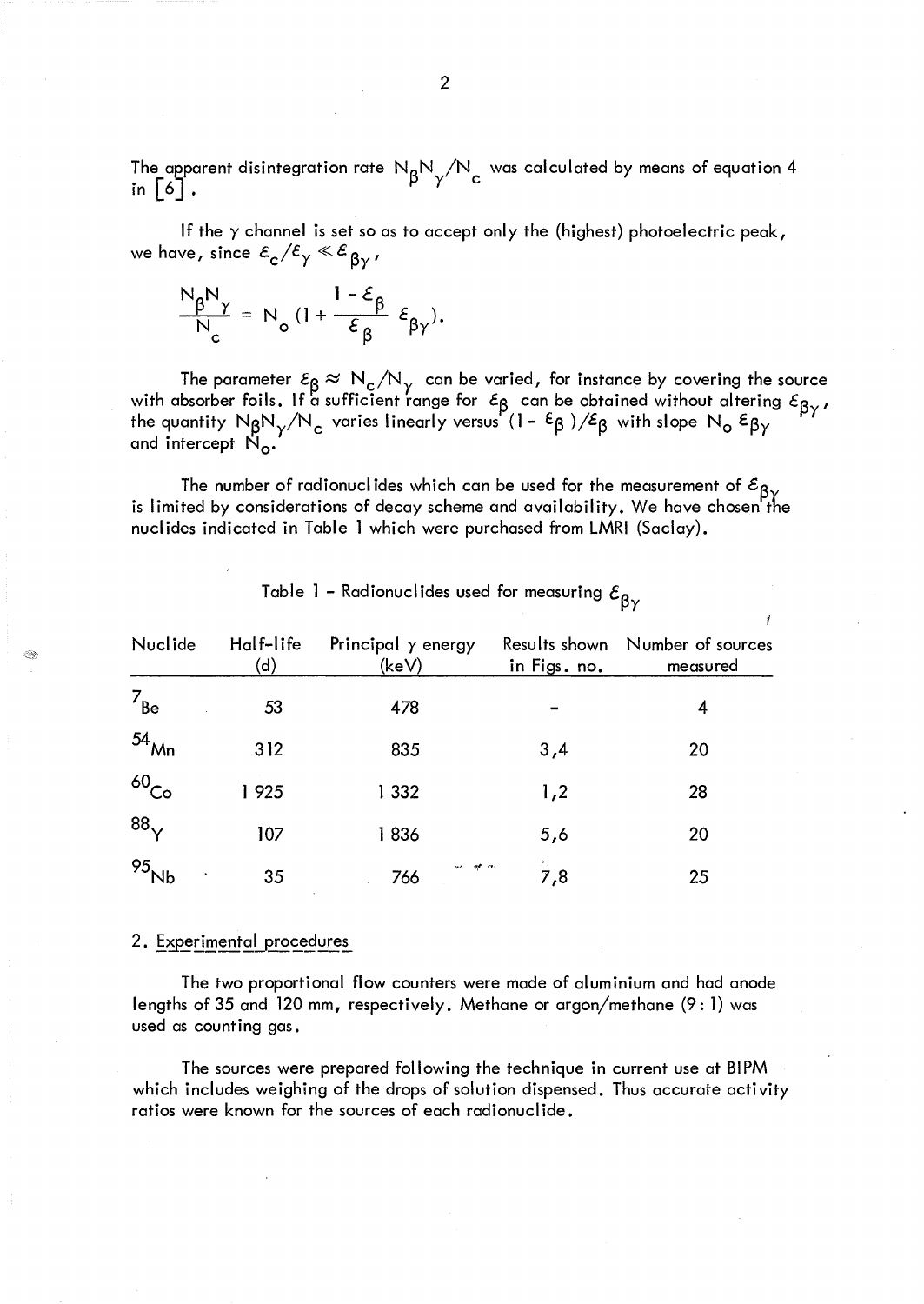The  $\beta$  efficiency of each counter was reduced in steps by covering the sources with gold-coated VYNS films or thin aluminium foils. Efficiency functions could thus be determined either with a single source used with absorbers of gradually increasing thickness or with a set of sources which were covered with absorbers of different thicknesses. The latter method allowed the two counters to be compared more closely, by means of the same set of sources.

The results of these measurements are presented in Figs. 1 to 8. In the case of  $\overline{7}$ Be  $\epsilon_{\beta\gamma}$  could be obtained directly by observing the count rate divided by<br>the y-emission rate which was derived from the activity concentration as indicated in the certificate of LMRI. The sources were sandwiched between gold-coated VYNS films which prevented the very soft Auger electrons ( $\approx$  45 eV) from being counted.

## 3. Discussion of the results

E.

The values for  $\epsilon_{\beta\gamma}$  obtained with the two counters are summarized in Table 2 and Fig. 9. The very high values for <sup>95</sup>Nb may be ascribed to a deterioration of the source mounts due to the high activity of this solution. They are not shown in Fig. 9 and should probably be discarded.

| Nuclide             | This work<br>small counter large counter |               | Williams + Campion<br>$\lceil 2 \rceil$ | Merritt and Taylor<br>$\lceil 3 \rceil$ |  |
|---------------------|------------------------------------------|---------------|-----------------------------------------|-----------------------------------------|--|
| $7_{\text{Be}}$     | $0.12 + 0.01$                            | $0.15 + 0.01$ | $0.25 + 0.02$                           | $0.15 + 0.01$                           |  |
| $54$ Mn             | $0.37 + 0.03$                            | $0.47 + 0.03$ | $*0.41 + 0.04$                          | $0.21 + 0.03$                           |  |
| 60C <sub>o</sub>    | $0.44 + 0.01$                            | $0.65 + 0.04$ | $\frac{0.44 \pm 0.02}{1}$               | $0.40 + 0.09$                           |  |
| 88 <sub>V</sub>     | $0.51 + 0.05$                            | $0.55 + 0.05$ | $0.51 + 0.03$                           | $0.38 + 0.02$                           |  |
| 95 $_{\mathsf{Nb}}$ | $0.60 + 0.04$                            | $0.68 + 0.03$ | $0.34 + 0.03$                           | $0.16 + 0.10$                           |  |

| Table 2 - Results of the measurements of $\epsilon_{\beta}$ , the y efficiency of the $\beta$ detector |  |  |  |  |  |  |  |  |
|--------------------------------------------------------------------------------------------------------|--|--|--|--|--|--|--|--|
| (values are given in $\%$ )                                                                            |  |  |  |  |  |  |  |  |

\* impurity suspected

The results of a further experiment, shown in Fig. 10, were obtained by measuring four sources in the large counter and by using either one or the other half-counter, or both as usual (two sources only). The close agreement with the corresponding value in Table 2 suggests that this method may be employed for a rapid check of  $\epsilon_{\beta\gamma}$ when the sources available are thin enough.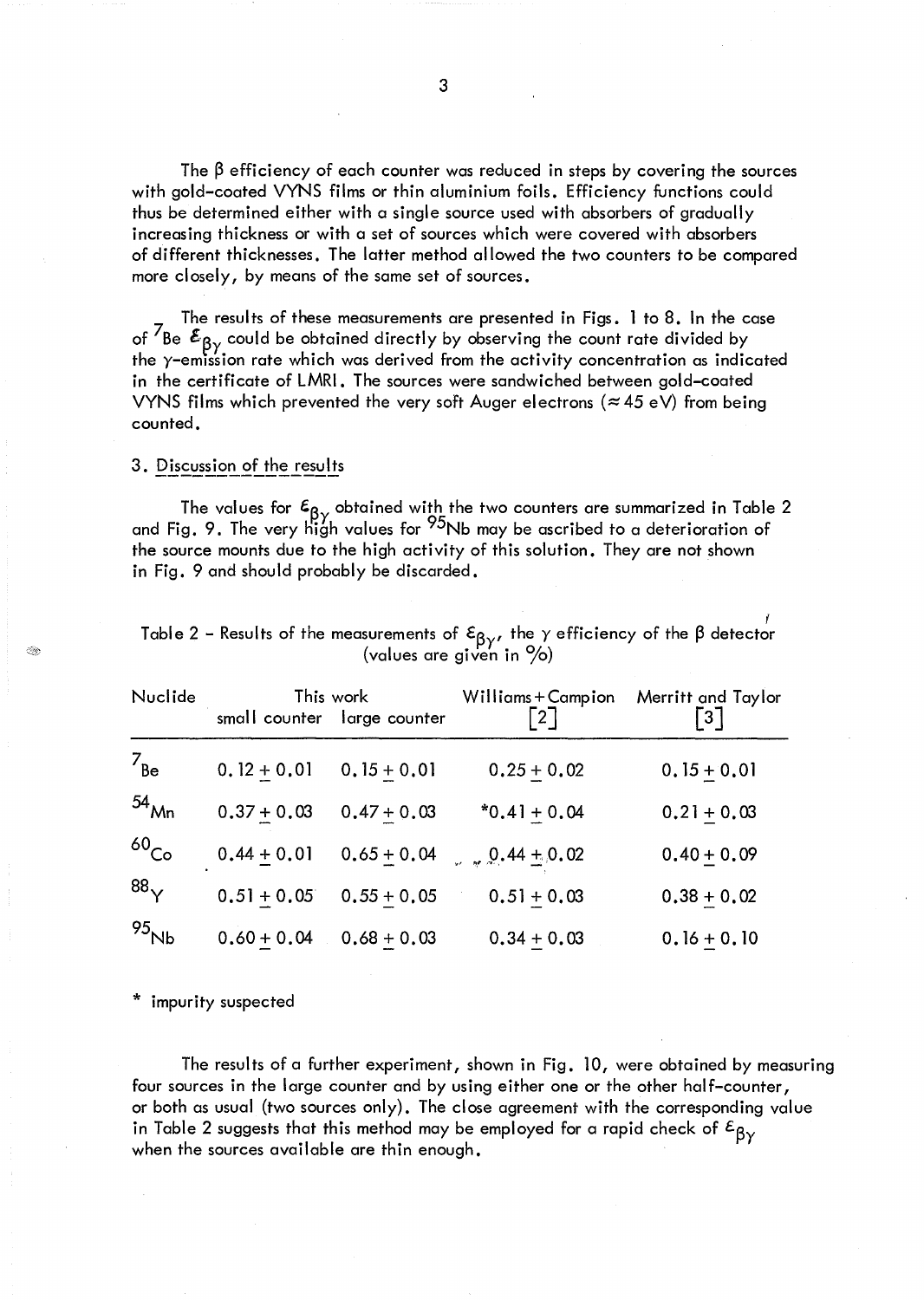From Table 2 it is seen that the large counter has always a higher  $\mathbf{\mathsf{\mathfrak{c}}}_{\mathsf{R}\mathbf{v}}$  value than the small one. This difference which is significant except for <sup>88</sup>Y may be du<mark>e</mark> to the increased sensitive volume of the large counter. It will be noted that most of the values of  $\mathcal{E}_{\mathsf{B}\mathsf{v}}$  for the small counter are in fair agreement with those determined by Williams and Campion  $\left[\begin{smallmatrix}2\end{smallmatrix}\right]$  .

# B. Activity measurements of <sup>60</sup>Co sources at high count rates

# 1. Measurements carried out with zero mean delay between correlated  $\beta$  and  $\gamma$  pulses

In 1975/76 a high-count rate experiment using <sup>60</sup>Co sources was organised by NPL as an international comparison on behalf of BIPM  $\lceil 7 \rceil$  . The results obtained showed clearly that accurate measurements call for improved coincidence formulae and removal of (or appropriate correction for) a mean delay between correlated  $\beta$ and  $\gamma$  pulses, as soon as higher count rates are involved.

We describe here an experiment in which a set of thirteen <sup>60</sup>Co sources was measured under conditions granting the best attainable delay matching. Source activities ranged from 6 to 180 kBq. Their ratios were accurately known from the drop masses dispensed.

*t*  The time distribution of the  $\gamma$  pulses with respect to the  $\beta$  pulses was recorded by means of the circuit shown in Fig. 11. Typical distributions obtained with sources of <sup>0U</sup>Co and of <sup>04</sup>Mn are presented in Figs. 12 and 13, respectively.

Let  $Y_r$  be the number of counts registered in the  $r<sup>th</sup>$  channel of the multichannel analyzer. The channel number  $\bar{x}$  of the centroid of the distribution between channel numbers  $r = n_1$  and  $n_2$  is given by

$$
\overline{x} = \left(\sum_{n=1}^{n_2} r Y_r\right) / \left(\sum_{n=1}^{n_2} Y_r\right).
$$

€€

The conversion of channel numbers to time delay was found by replacing the  $\beta$  channel by a pulse generator set at 1 kHz. The width of the rectangular distribution thus obtained was adjusted to cover 100 channels. Therefore, one channel corresponded to a delay of 10 ns. After determining the position  $\bar{x}$  of the centroid, the switch shown in Fig. 11 was set to position 2 permitting to start the time-to-amplitude converter (TAC) by a  $\beta$  pulse and to stop it by the same pulse, after a delay  $\delta$ . This delay was changed until all the pulses registered fell into the channel  $\bar{x}$ . This adjustment could be done with a precision of much less than one channel width. It differed according to the nuclide and its activity. Moreover, it had to be checked and corrected from time to time.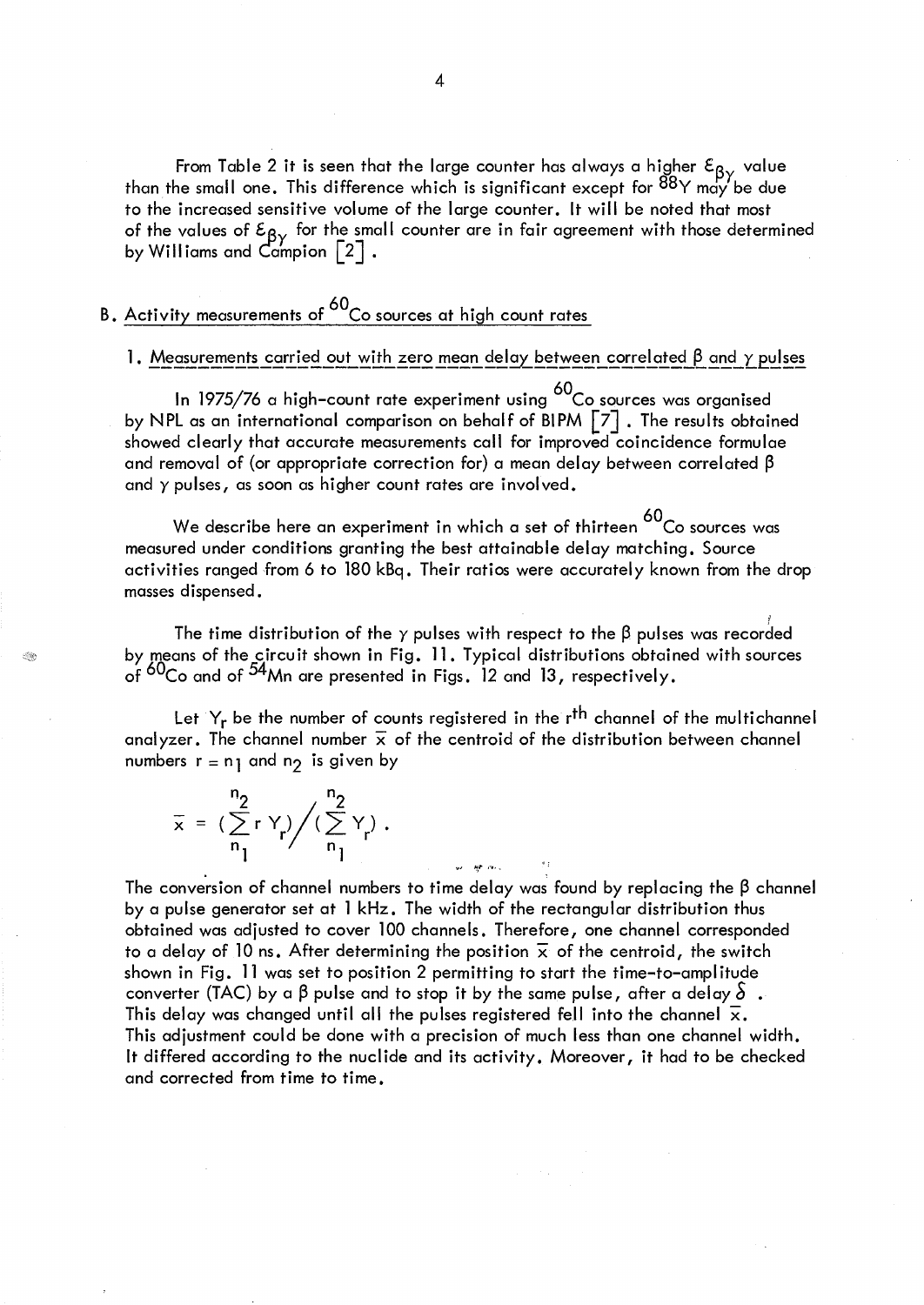The procedure described above does not take into account distortions of the distribution by accidental coincidences. The adjustable delay  $\delta$  was therefore corrected by adding  $\Delta = 2(1 - \mathcal{E}_{\gamma}) \mathsf{N}_{\mathsf{o}} \times_2^2$  , where  $\times_2$  may be approximated, according to  $|7|$ , by one quarter of the width of the distribution.

The results of the measurements carried out under conditions of optimal delay matching are presented in Fig. 14. It can be seen that, up to 110 kBq, there was excellent agreement between the measured and the expected values. For higher count rates the measured activities were high by about  $0.4\%$  which is still very satisfactory, considering the fact that the dead-time corrections amounted to more than 50 $\%$ .

### 2. Effects of delay mismatch

Measurements were taken with a weak (7.6 kBq) and a strong (78 kBq) source of  $60$ Co. For each source the delay  $\delta$  was varied in steps until the calculated activity started to deviate strongly from the value at  $\delta = 0$  (see Fig. 15). In each case the activity  $N_{\alpha}$  was calculated using three different formulae.

a) Campion's formula  $\lceil 1 \rceil$ 

$$
N_o = \frac{N_{\beta}N_{\gamma}\left[1-\tau\left(N_{\beta}^{\prime}+N^{\prime}\right)\right]}{\left[N_{c}-2\tau\right]N_{\beta}^{\prime}N_{\gamma}^{\prime}\right]\left(1-\tau N_{c}^{\prime}\right)}
$$

where

Q.

 $N^{\rm I}_{\beta}$ ,  $N^{\rm I}_{\gamma}$ ,  $N^{\rm I}_{\rm c}$  are the observed count rates in the respective channels, N<sub>R</sub>, N<sub>V</sub>, N<sub>2</sub> are the corresponding rates corrected for background,  $\tau_{\beta}$ ,  $\tau_{\gamma}$  are the dead times of the respective channels,  $\tau$  is the shorter of  $\tau_{\beta}^{\vphantom{\dag}}$  or  $\tau_{\gamma^{\vphantom{\dag}}},$ 

 $\tau_r$  is the coincidence resolving time. i<br>Se optima

b) Smith's formula [8] for  $\tau_{\beta} = \tau_{\gamma} = \tau$ 

$$
N_o=\frac{N_{\beta}^{\prime}N_{\gamma}^{\prime}\left[N_{\beta}\ e^{N_{\beta}^{\prime\prime}}\ e^{(N_{\gamma}-N_{\beta})h_{\gamma}^{\prime}}-N_{\gamma}\ e^{N_{\gamma}^{\prime\prime}}\ e^{(N_{\beta}-N_{\gamma})h_{\beta}^{\prime}}+\frac{N_{c}^{\prime\prime}}{P_{\beta}P_{\gamma}}\ (e^{N_{\beta}^{\prime\prime}}-e^{N_{\gamma}^{\prime\prime}})\right]}{N_{c}^{\prime\prime}\ (N_{\beta}\ e^{N_{\beta}^{\prime\prime}}-N_{\gamma}\ e^{\gamma^{\prime}})}
$$

where

$$
h_{\beta}^{\prime} = h_{\beta} + \delta , \qquad h_{\gamma}^{\prime} = h_{\gamma} - \delta ,
$$

 $h_{\beta}$  and  $h_{\gamma}$  being the resolving times in the respective channels,  $\delta$  is the mean delay,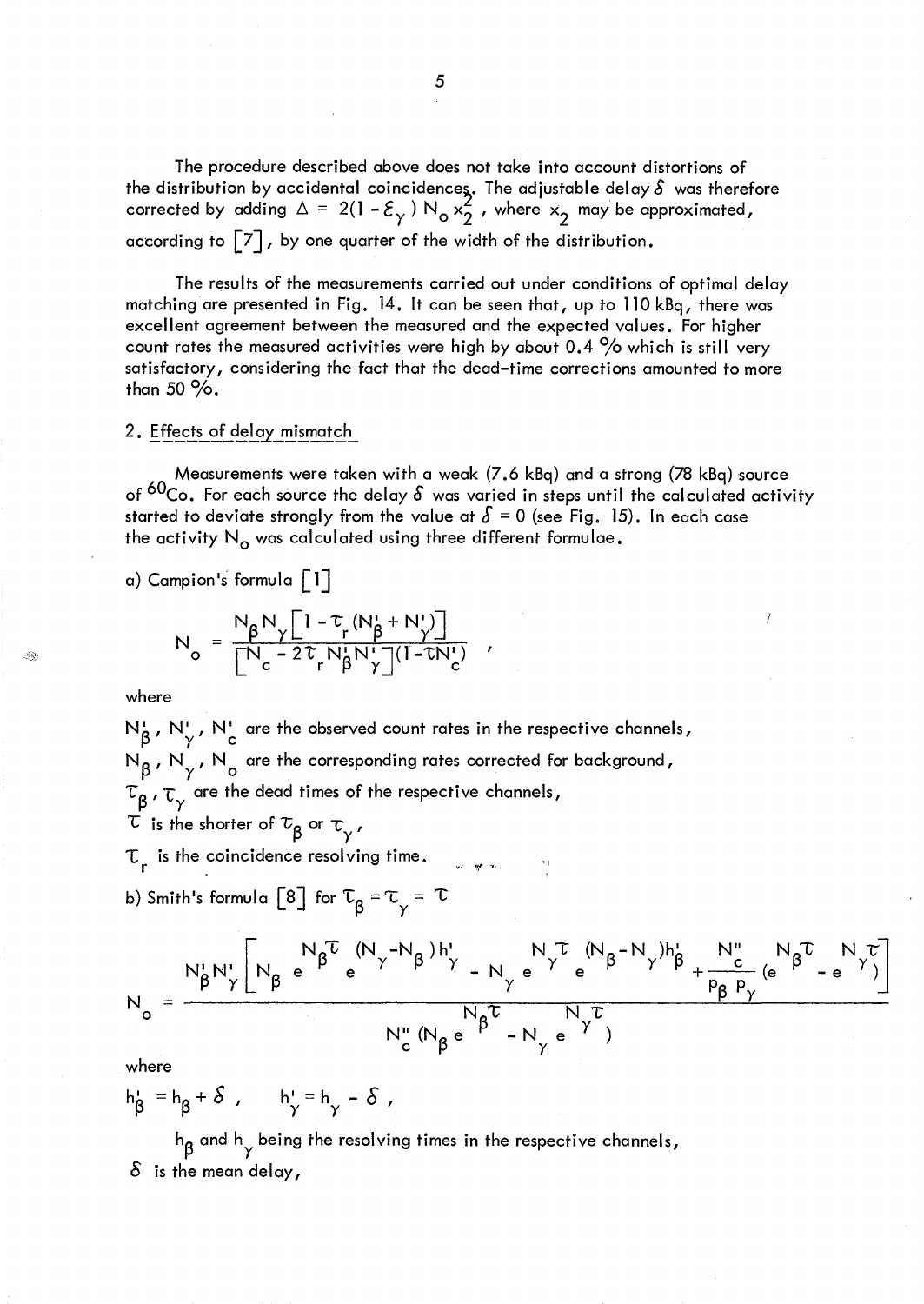$$
N_{c}^{u} = N_{c}^{v} - (h_{\beta}^{t} + h_{\gamma}^{t}) N_{\beta}^{t} N_{\gamma}^{t} - B_{c} ,
$$
  

$$
P_{\beta} = 1 - \tau N_{\beta}^{t} ; \quad P_{\gamma} = 1 - \tau N_{\gamma}^{t} ,
$$

N<sub>B</sub>, N<sub>y</sub>, N<sub>c</sub> are count rates corrected for background <u>and dead time</u>,

 $B_\beta$ ,  $B_\gamma$ ,  $B_\gamma$  are the background rates.

c) For  $\delta$  = 0 the Smith formula becomes identical with the formula of Cox and Isham  $\lceil 9 \rceil$ .

For a count rate of about 8 000  $\text{s}^{-1}$  the resulting activity value was found to be practically independent of delay when using Smith's formula and nearly so with Campion's formula. It should be added that Smith's formula is valid only for  $1\delta$  | < h.

However, with sources ten times stronger, the behavior is quite different (see Fig. 15). As the formulae by Campion and by Cox and Isham both assume a zero delay, there is a poor agreement with their predictions. On the other hand, our results indicate that Smith's formula correctly takes into account the effect of delay mismatch. The small residual variation may be due to time jitter.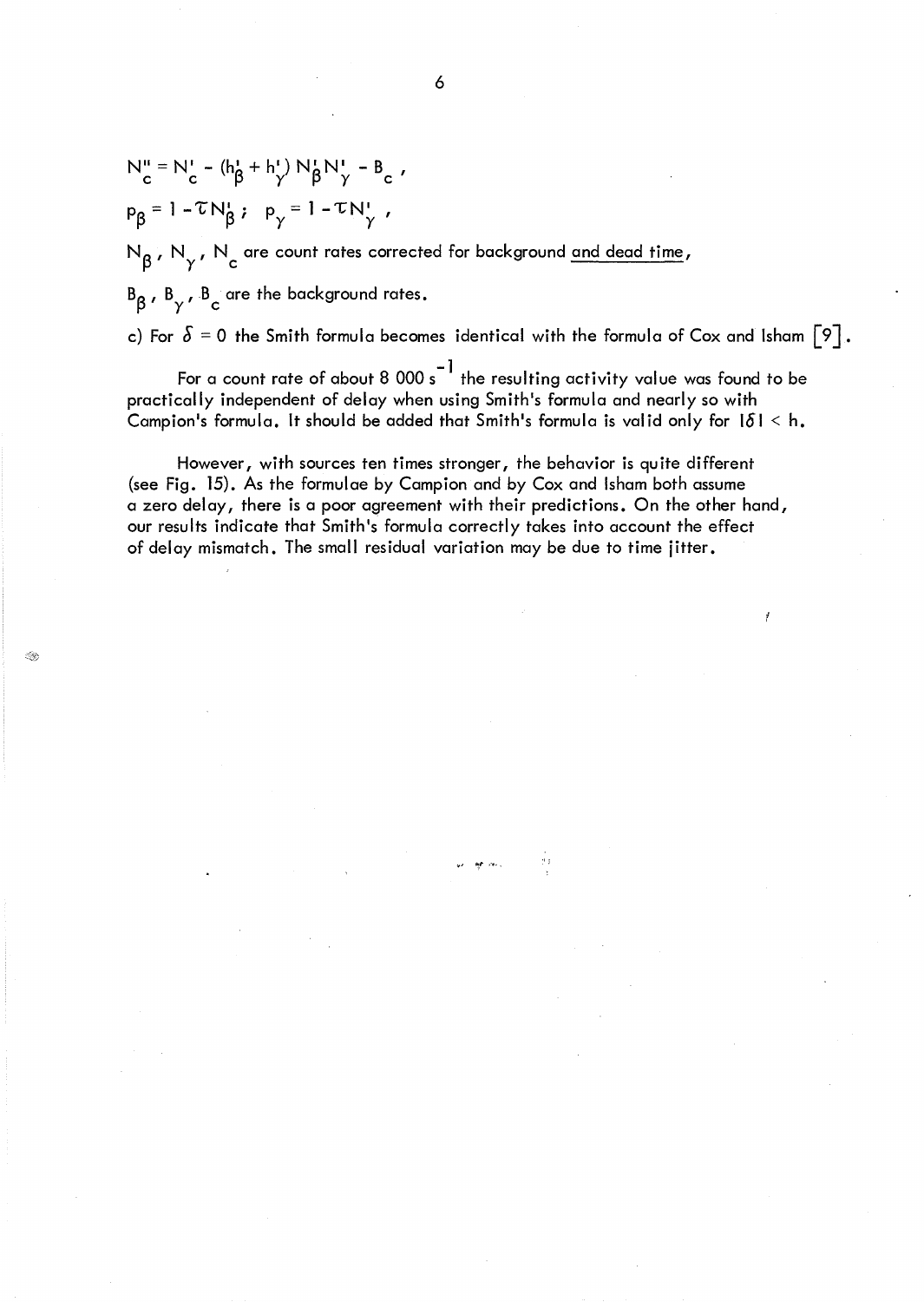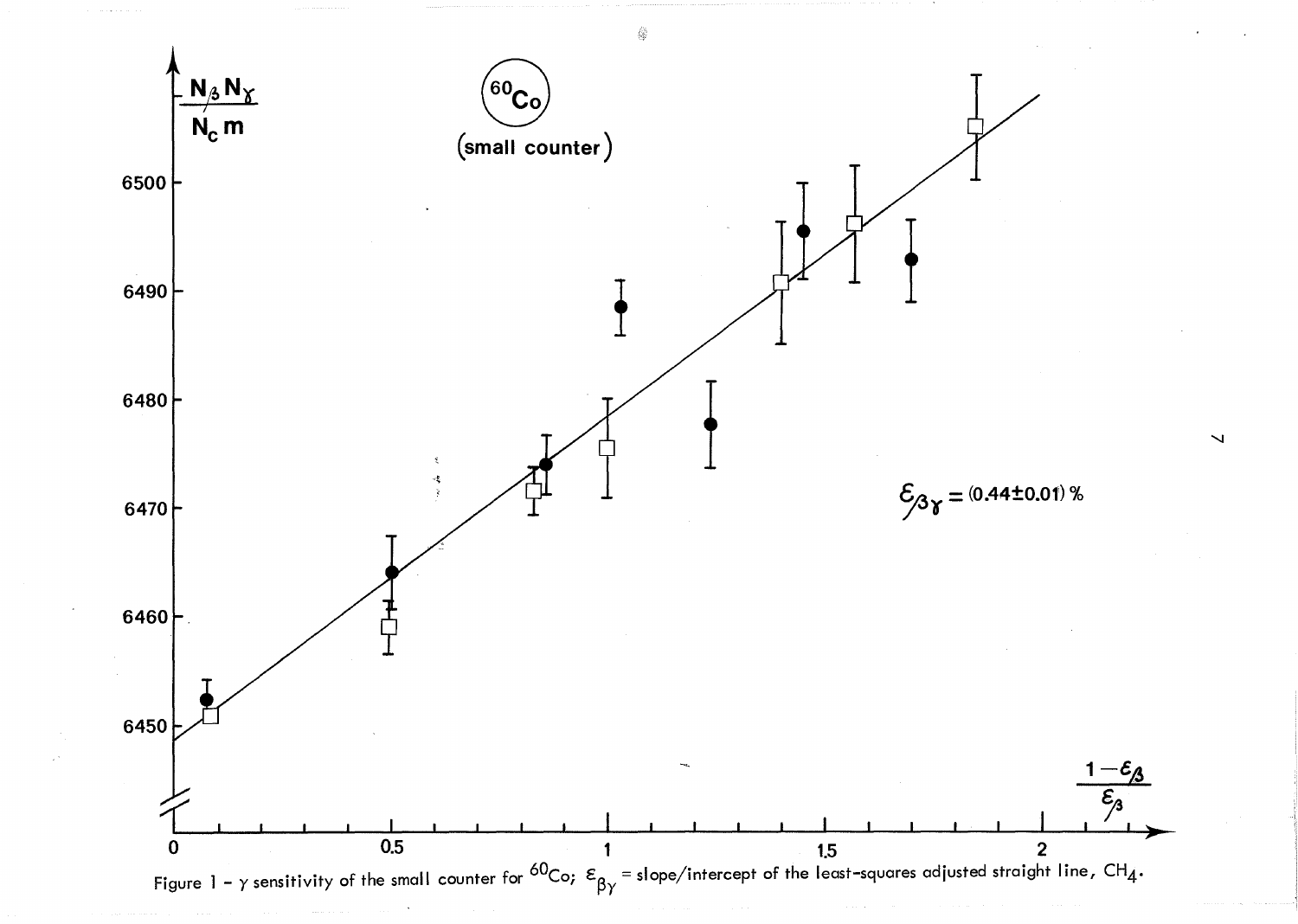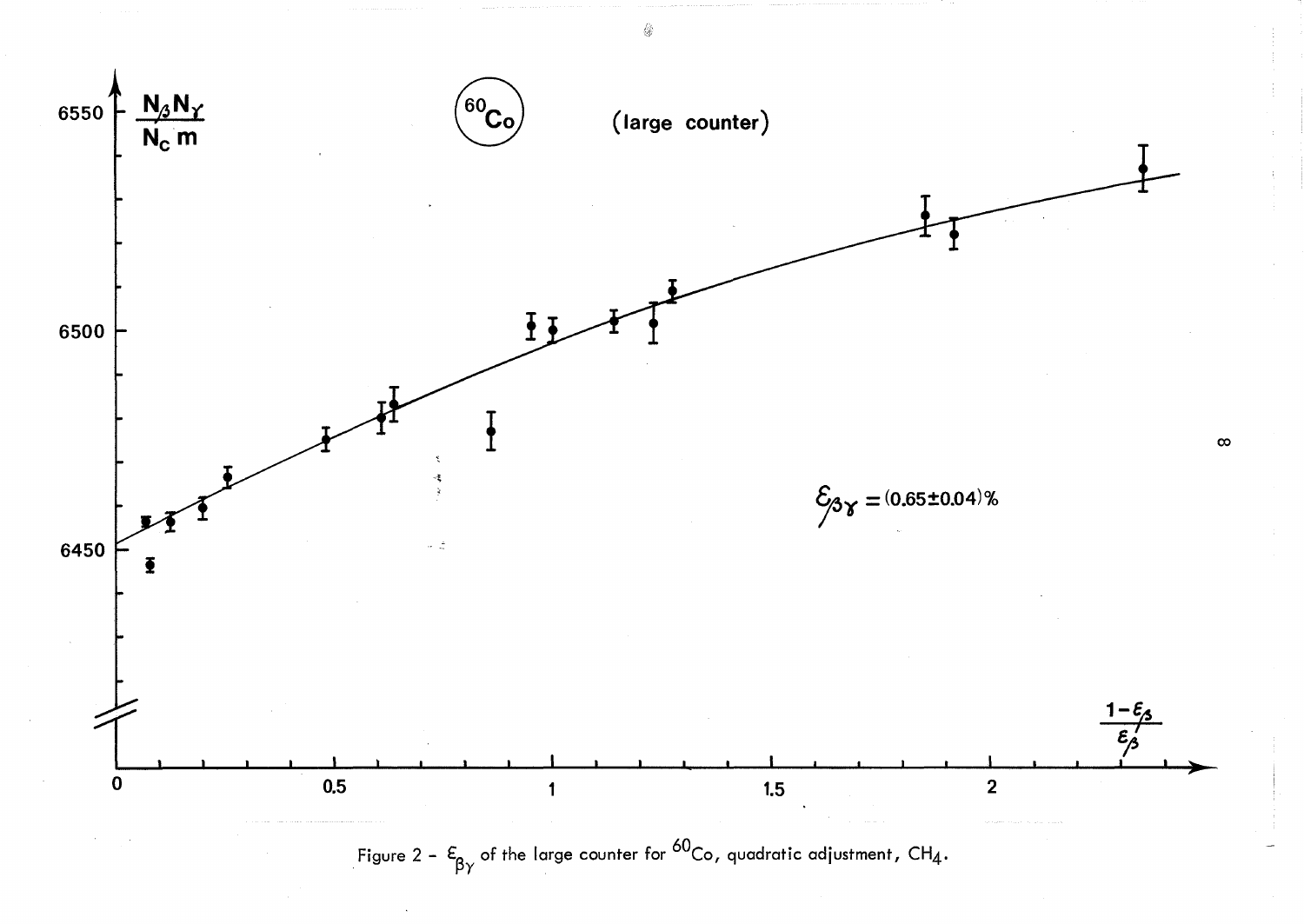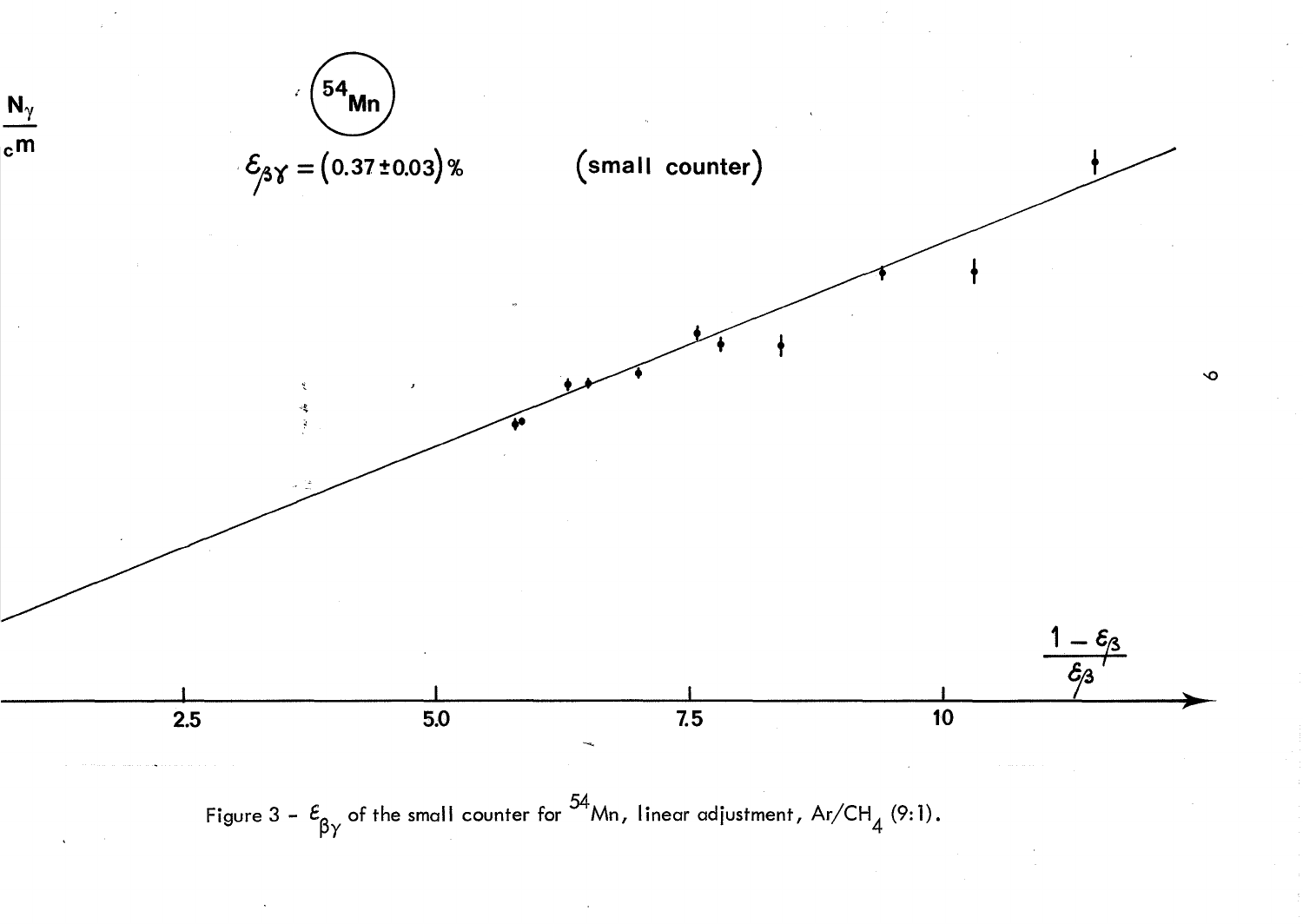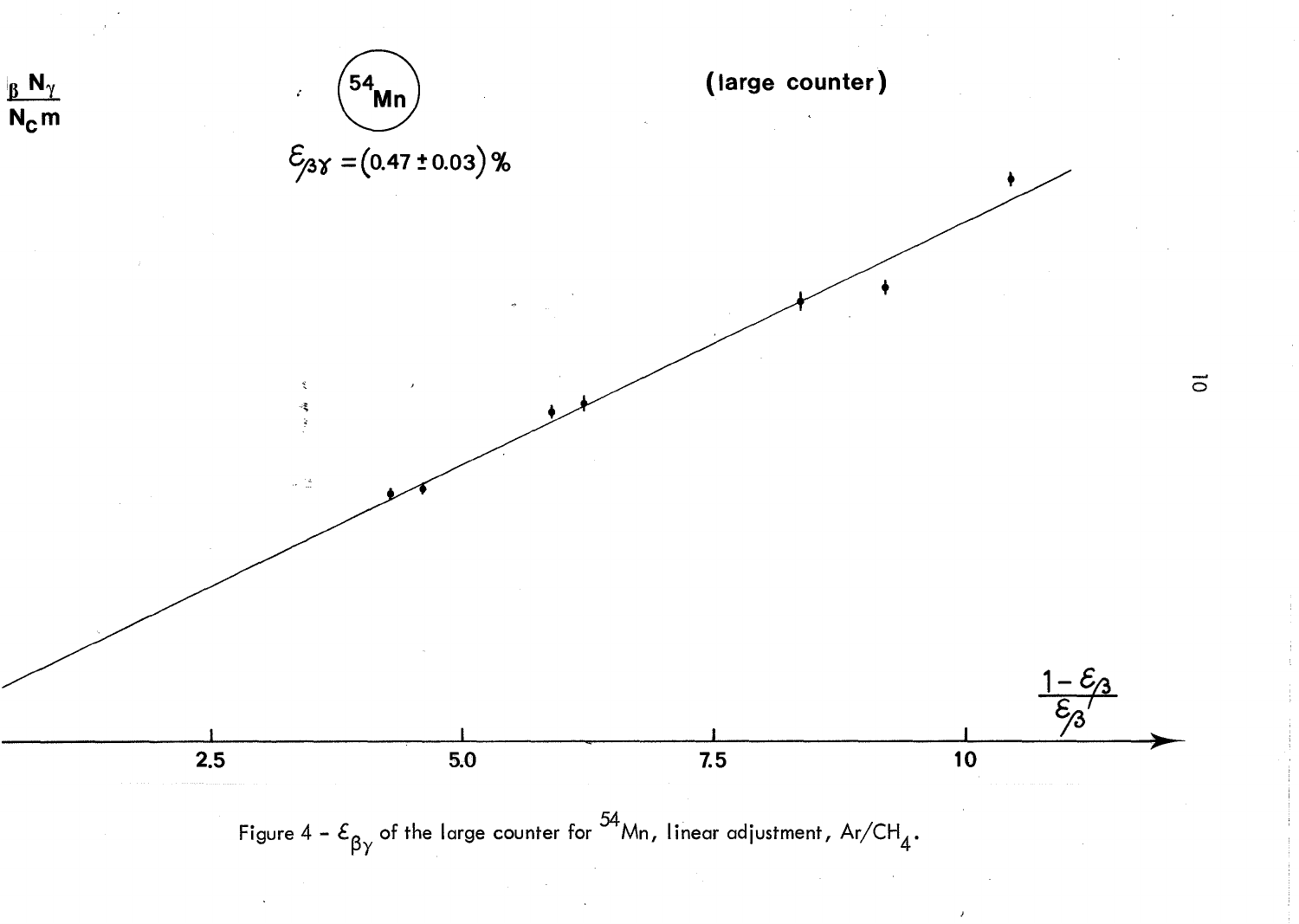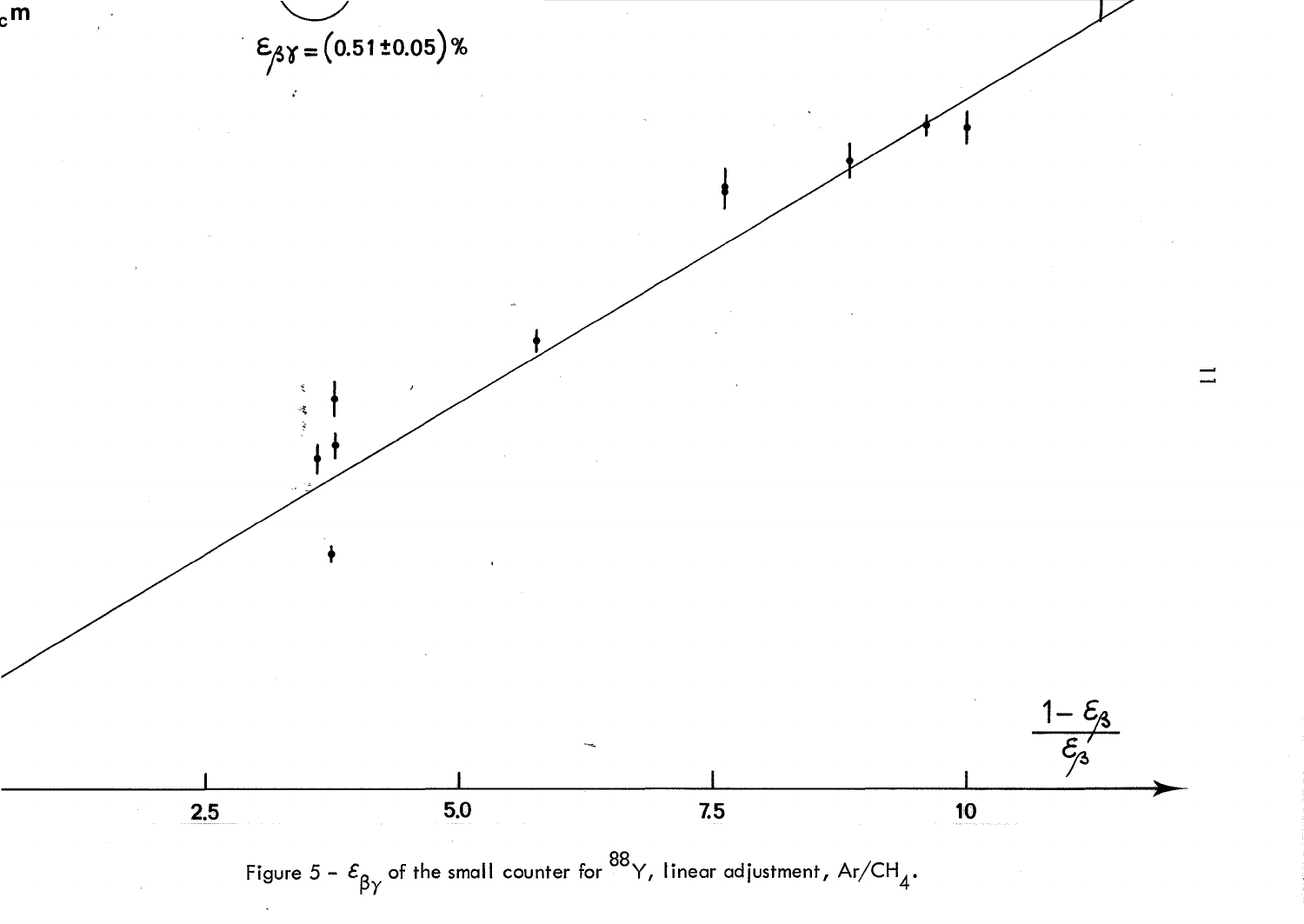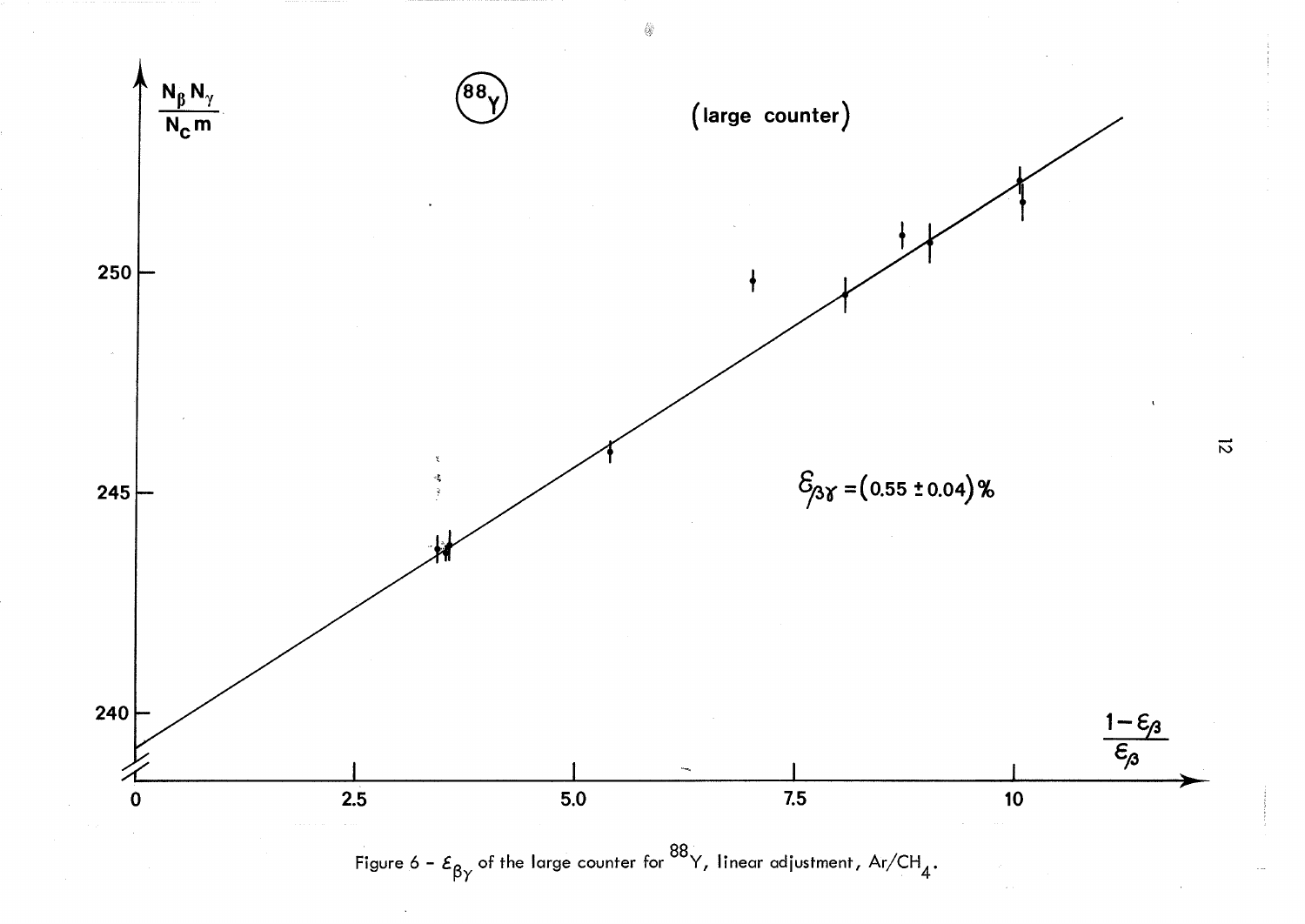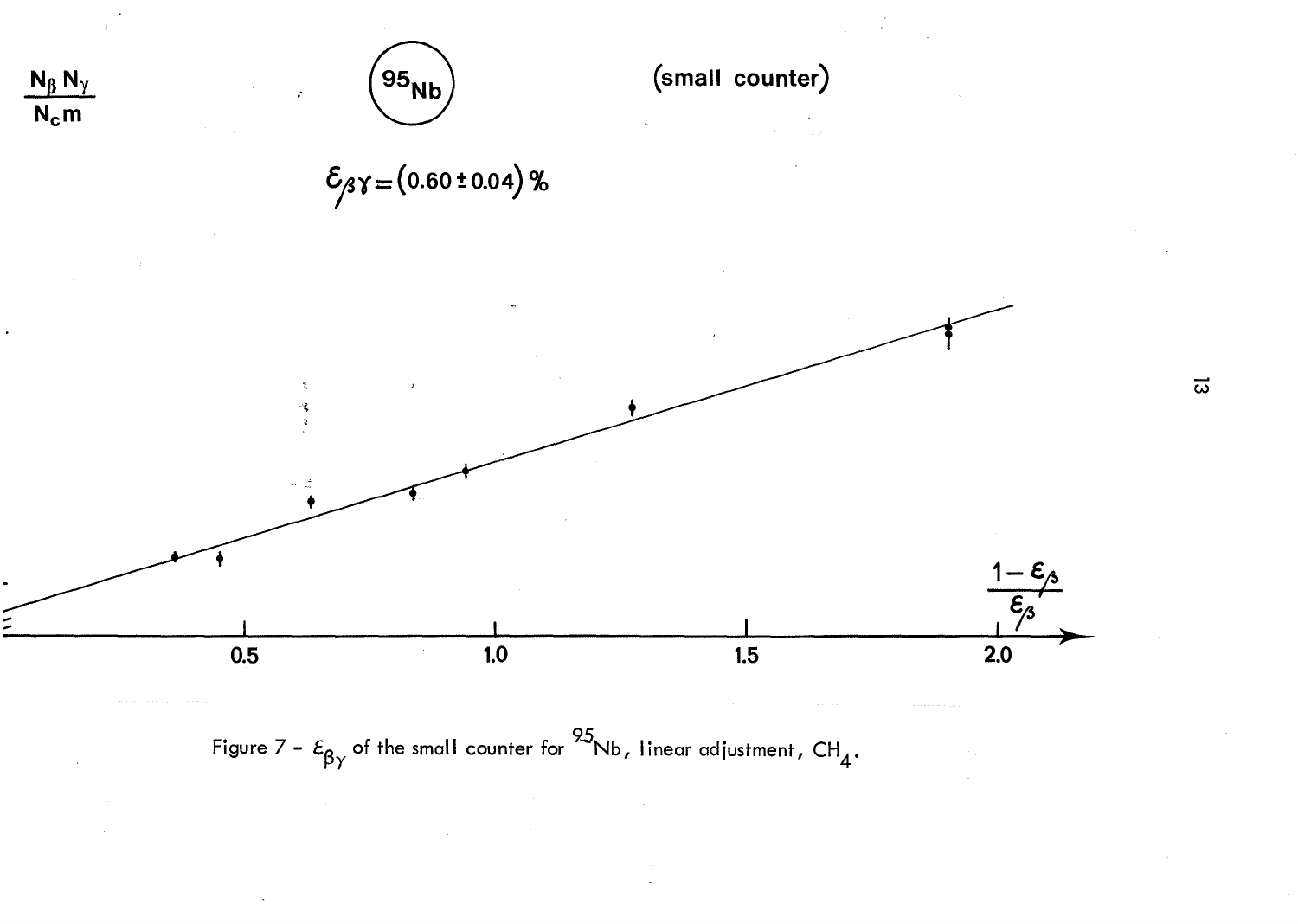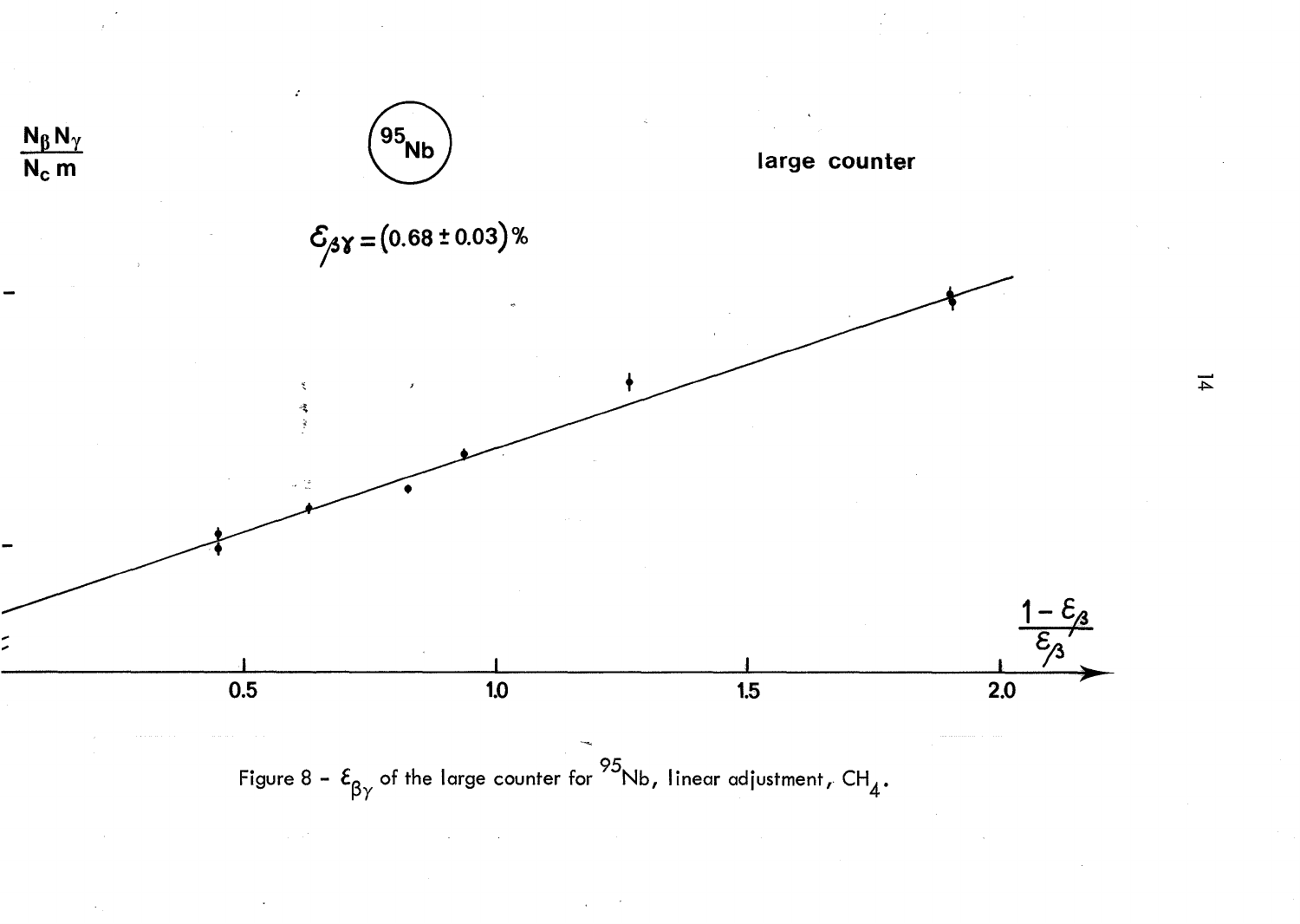

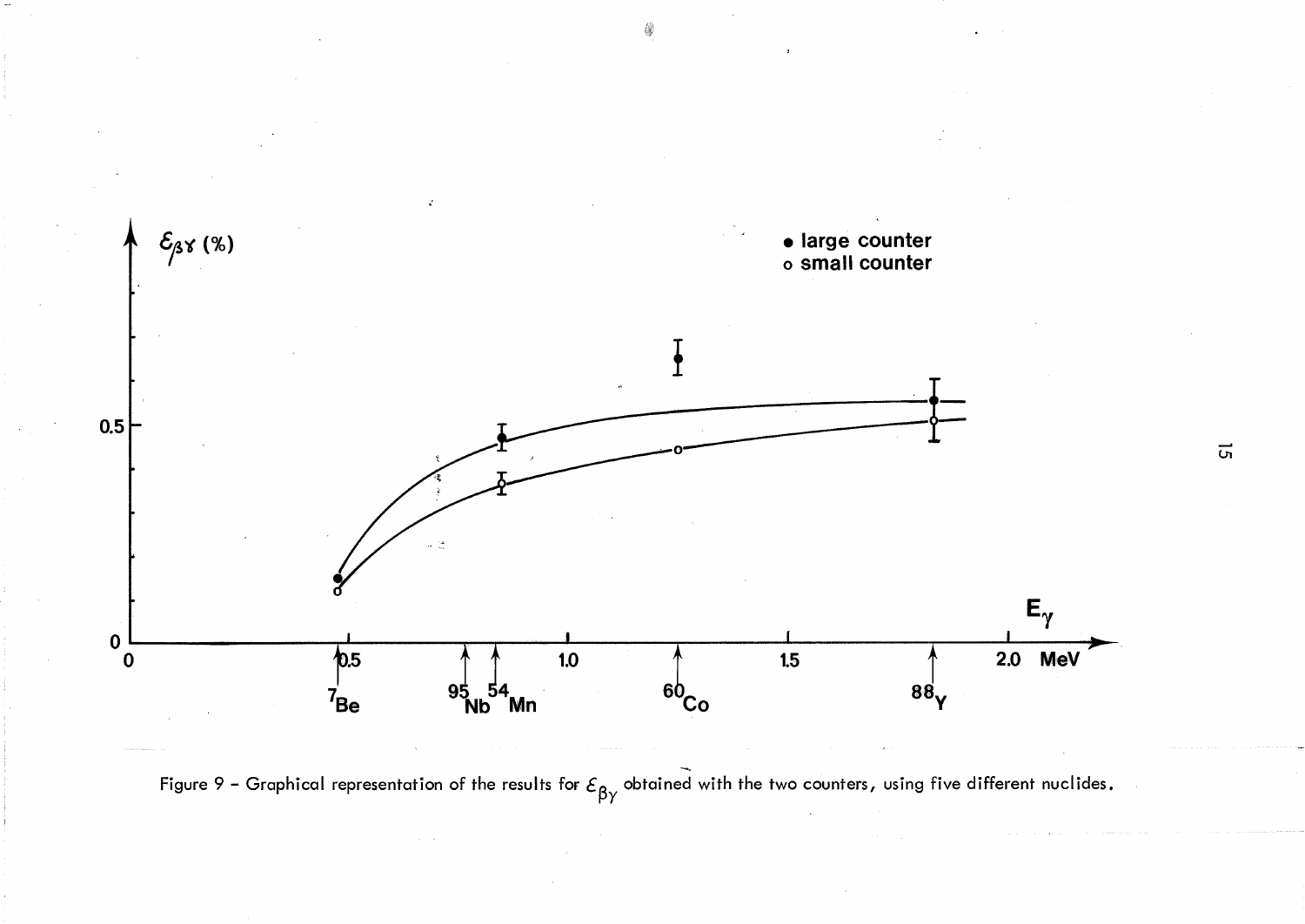

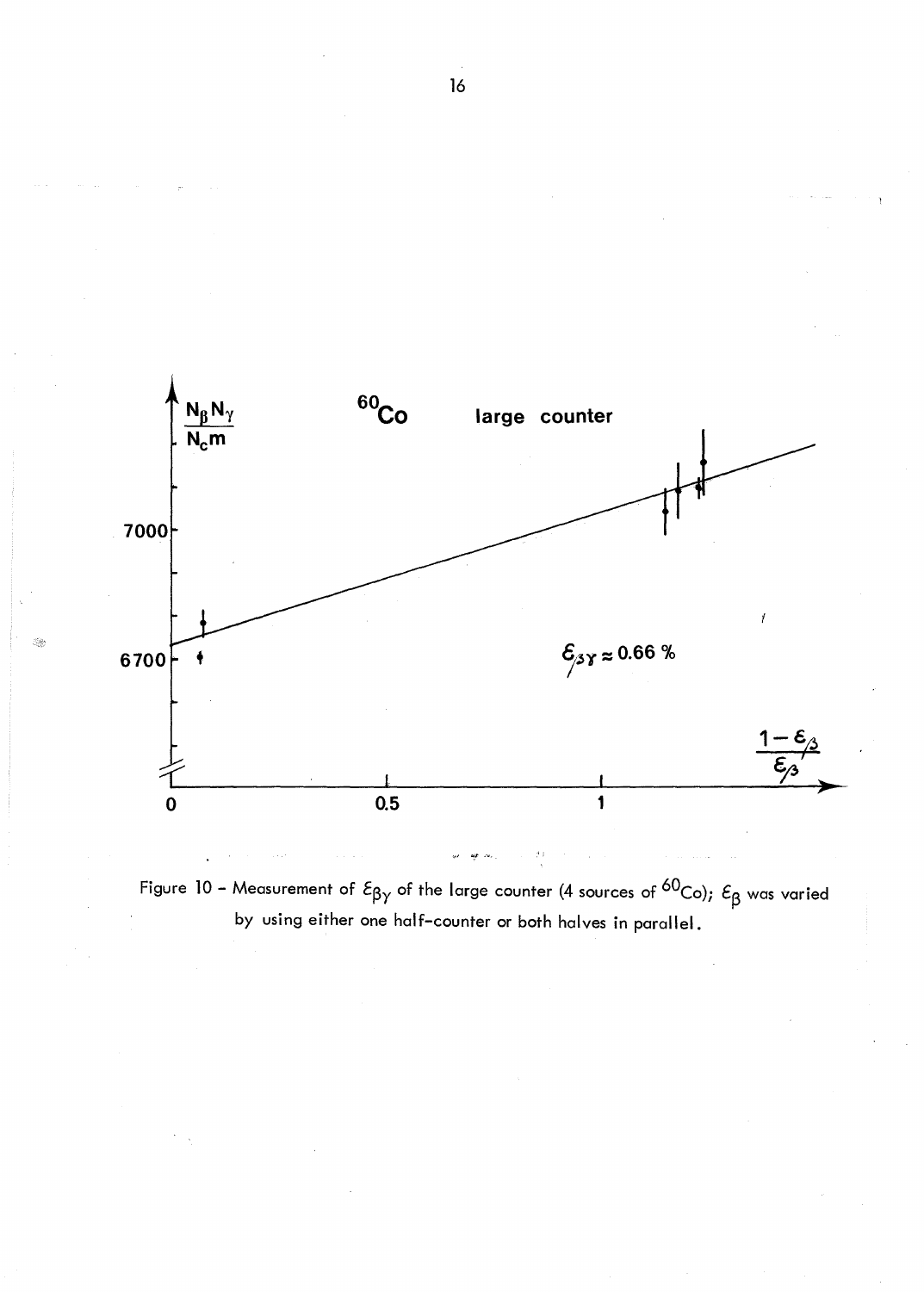

Figure 11 - Block diagram of the circuit for determining the time distribution of the  $\gamma$  pulses with respect to the correlated  $\beta$  pulses. TAC = time-to-amplitude converter.

 $\overline{u}$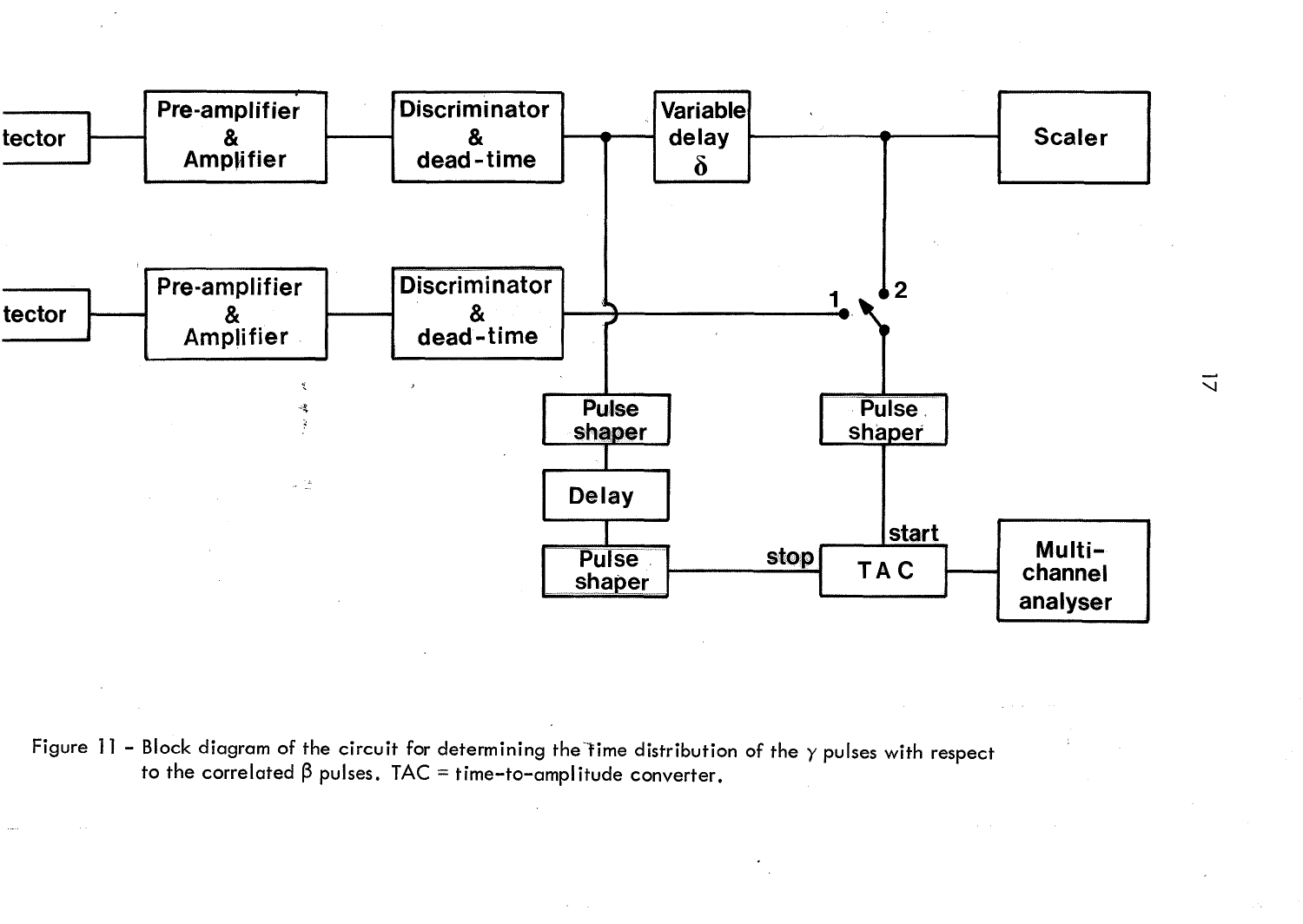

Figure 12 – Time distribution of the  $\gamma$  pulses with respect to the correlated  $\beta$  pulses for a <sup>60</sup>Co source.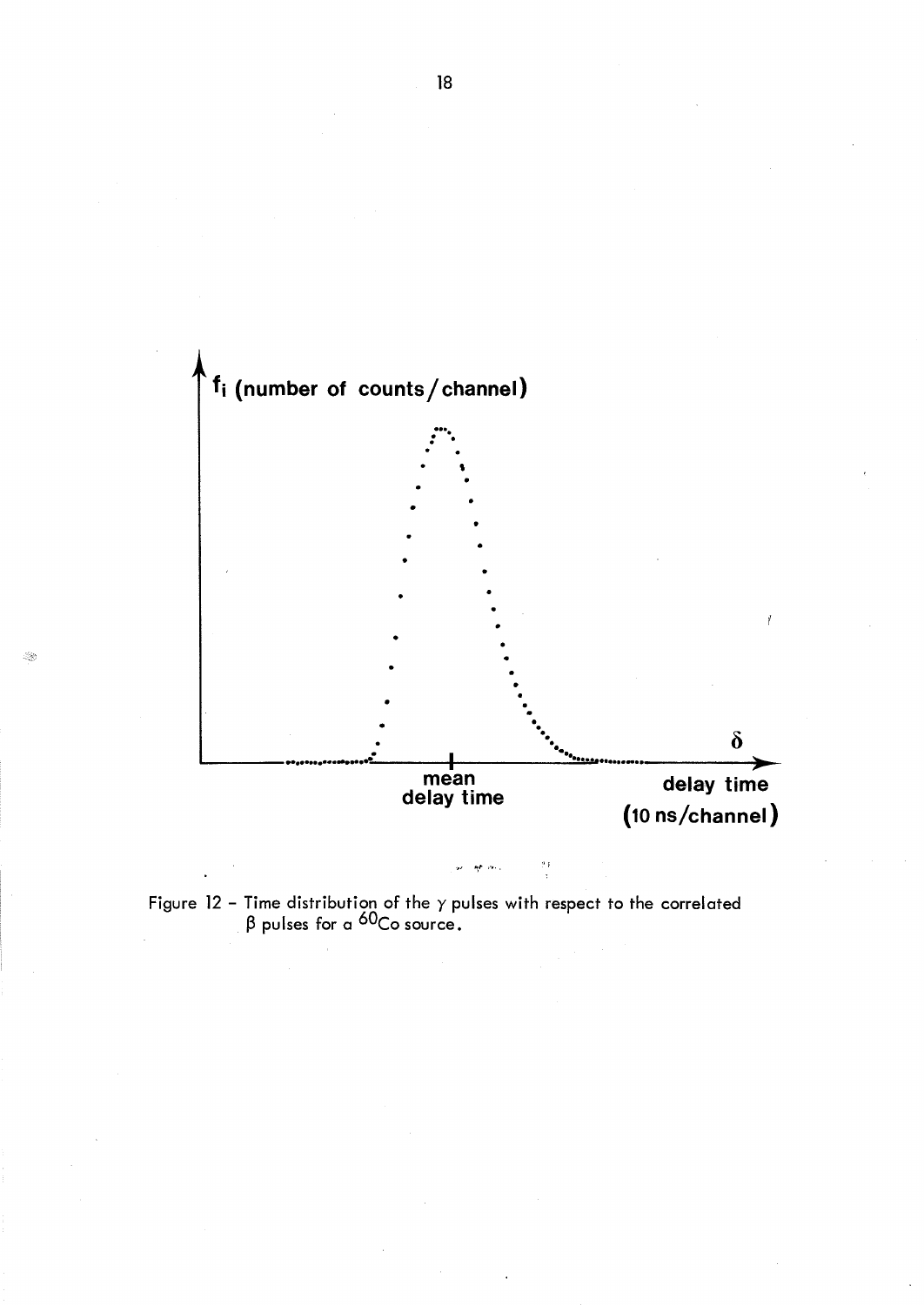

Ŷ.

Figure 13 – Time distribution of the  $\gamma$  pulses with respect to the correlated  $\beta$  pulses<br>for a <sup>54</sup>Mn source. The curve on the left was obtained with an anode<br>voltage of 3 800 V, that on the right with 3 700 V, in CH<sub>4</sub>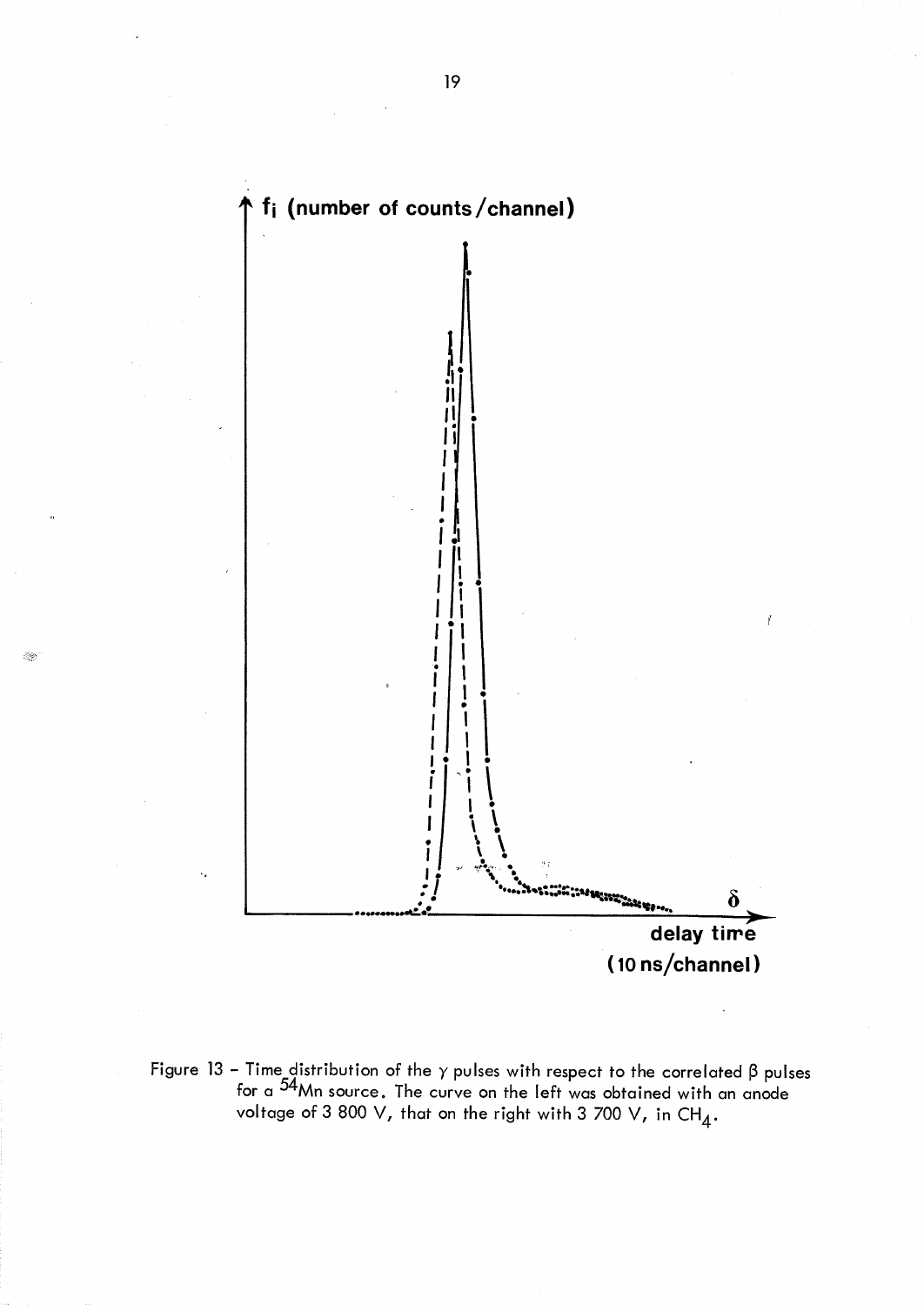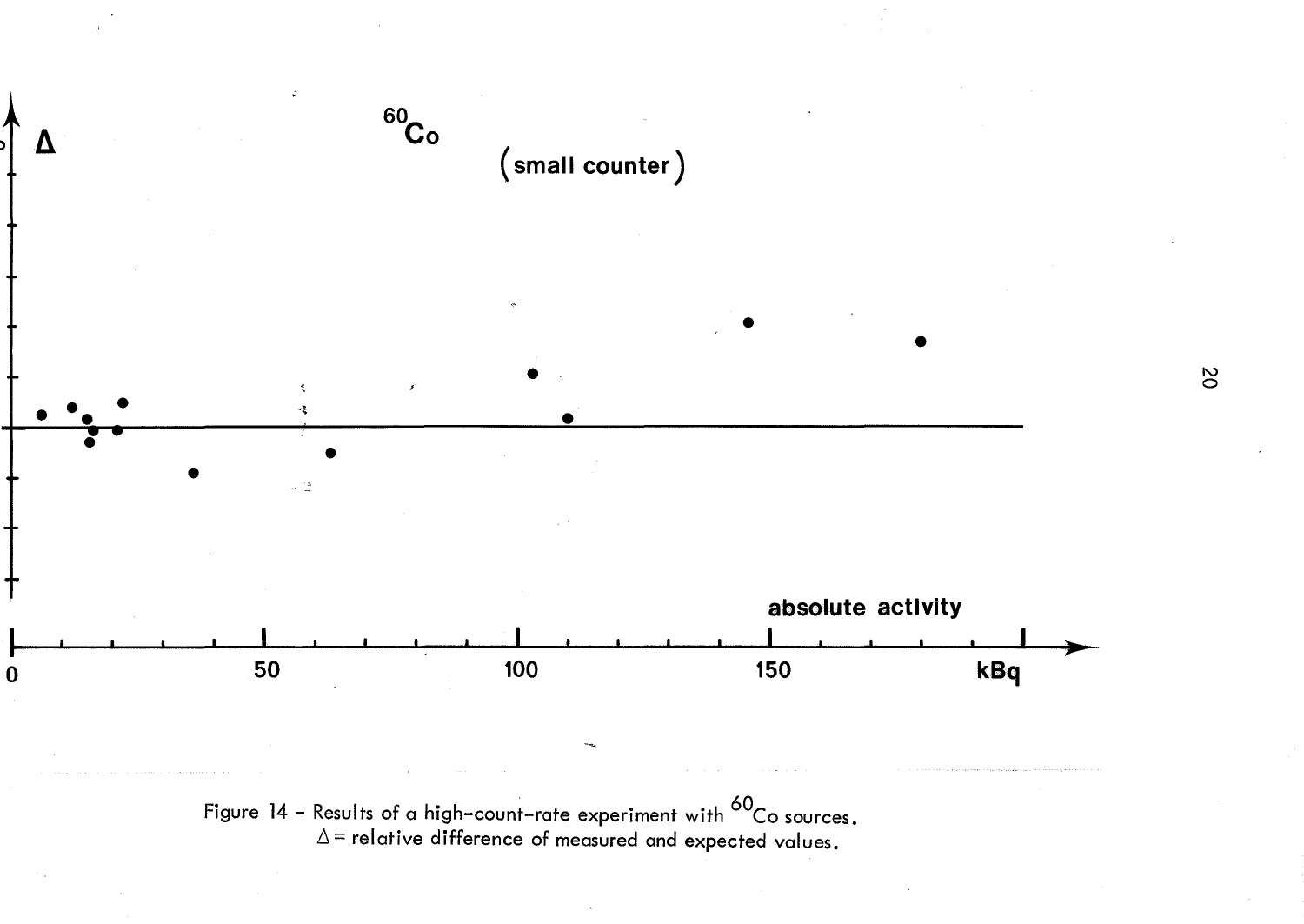

Figure 15 – Results of activity calculations from measurements of a strong  $^{60}$ Co source, using different values of the delay  $\delta$ .